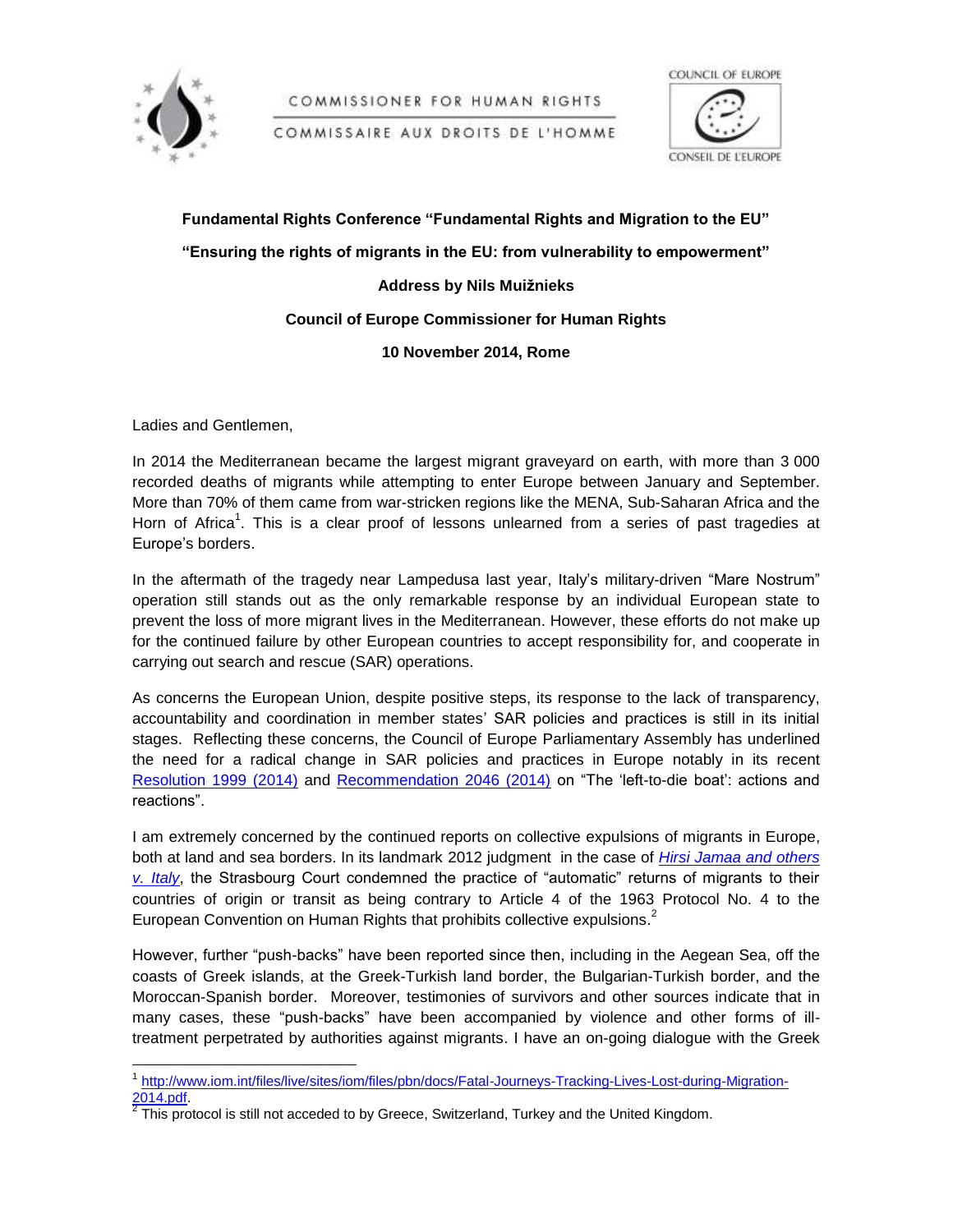authorities concerning such incidents, including the one last January near the islet of Farmakonisi. I also called on the Spanish authorities to open an investigation to establish accountability for the police violence and "push-backs" which occurred last month in Melilla.

However, migrants' vulnerability to violations of their human rights does not stop at the external borders of the territories they try to enter.

In the context of the recent European joint police operation, "Mos Maiorum", FRA has underlined the disproportionate impact that certain practices used to detect irregular migrants may have upon the respect of their human rights within the internal borders of the EU.

In addition, the asylum systems of many European states – including EU member states – often fail to provide basic facilities to those in need, including to unaccompanied minor asylum seekers. During my visit to France last September I was saddened to meet many Afghan asylum seekers sleeping rough on the streets or parks of Paris. Some countries, including in Eastern Europe and the Western Balkans in particular, have long seen themselves merely as transit countries for asylum seekers wishing to establish themselves in Western European states and have not sufficiently developed their asylum systems. Yet, the increasing number of refugees, including Syrians, who claim asylum in these countries – for example, in Hungary and Bulgaria -, contradicts this perception. The authorities' efforts to improve the asylum systems of these and other countries are still not sufficient.

On the other hand, a number of EU member states suffer the consequences of the "Dublin Regulation", which has led to an overstretching of their asylum systems. Following a thematic mission concerning the situation of Syrian refugees in Europe, which I carried out last year, I called on EU member states to refrain from using the "Dublin Regulation" to return Syrian asylum seekers to Bulgaria, Greece, Italy and Malta.

Of further, grave concern to me is the situation of irregular migrants who end up in detention. The paper on the [Criminalisation of migrants in an irregular situation and of persons engaging with them](http://fra.europa.eu/sites/default/files/fra-2014-criminalisation-of-migrants-0_en_0.pdf) published by the EU Fundamental Rights Agency (FRA) last March shows that in almost all EU member states, irregular entry and stay are offences, often punishable with custodial sentences. Moreover, despite the relevant case-law of the Court of Justice of the European Union and of the European Court of Human Rights, the detention of migrants, in particular of those subjected to forced expulsion, occasionally exceeds the duration permitted by EU legislation (*[C-357/09](http://www.asylumlawdatabase.eu/sites/www.asylumlawdatabase.eu/files/aldfiles/Original%20judgment%20-%20C-357.09.pdf)  [Kadzoev](http://www.asylumlawdatabase.eu/sites/www.asylumlawdatabase.eu/files/aldfiles/Original%20judgment%20-%20C-357.09.pdf)*, 30 November 2009) and violates the prohibition of cruel, inhuman and degrading treatment (*[Aden Ahmed v. Malta](http://hudoc.echr.coe.int/sites/eng/pages/search.aspx?i=001-122894)*, 23 July 2013). The procedures concerning migrants in detention also fall short, in some cases, of the standards of equality and non-discrimination that are in force in the EU. A year ago I wrote to the French authorities calling on them to reconsider the conducting of off-site hearings for migrants held in the immediate proximity of the migrant detention facilities.

I wish to stress again that the criminalisation of migration exceeds a state's legitimate interest in controlling its borders. It is a policy which, amongst other negative effects, exposes migrants to increased racist rhetoric and physical violence which regrettably thrive in today's Europe. FRA's [MIDIS](http://fra.europa.eu/sites/default/files/fra-2012-eu-midis-dif6_0.pdf) (Minorities and Discrimination) survey report published in 2012 showed that across five types of crime, including violence against persons, Sub-Saharan Africans experienced the highest level of victimisation, at 33%. I have witnessed this situation during my visit to Greece in early 2013, where I met with refugees who had suffered bodily harm inflicted by members of extremist, racist groups.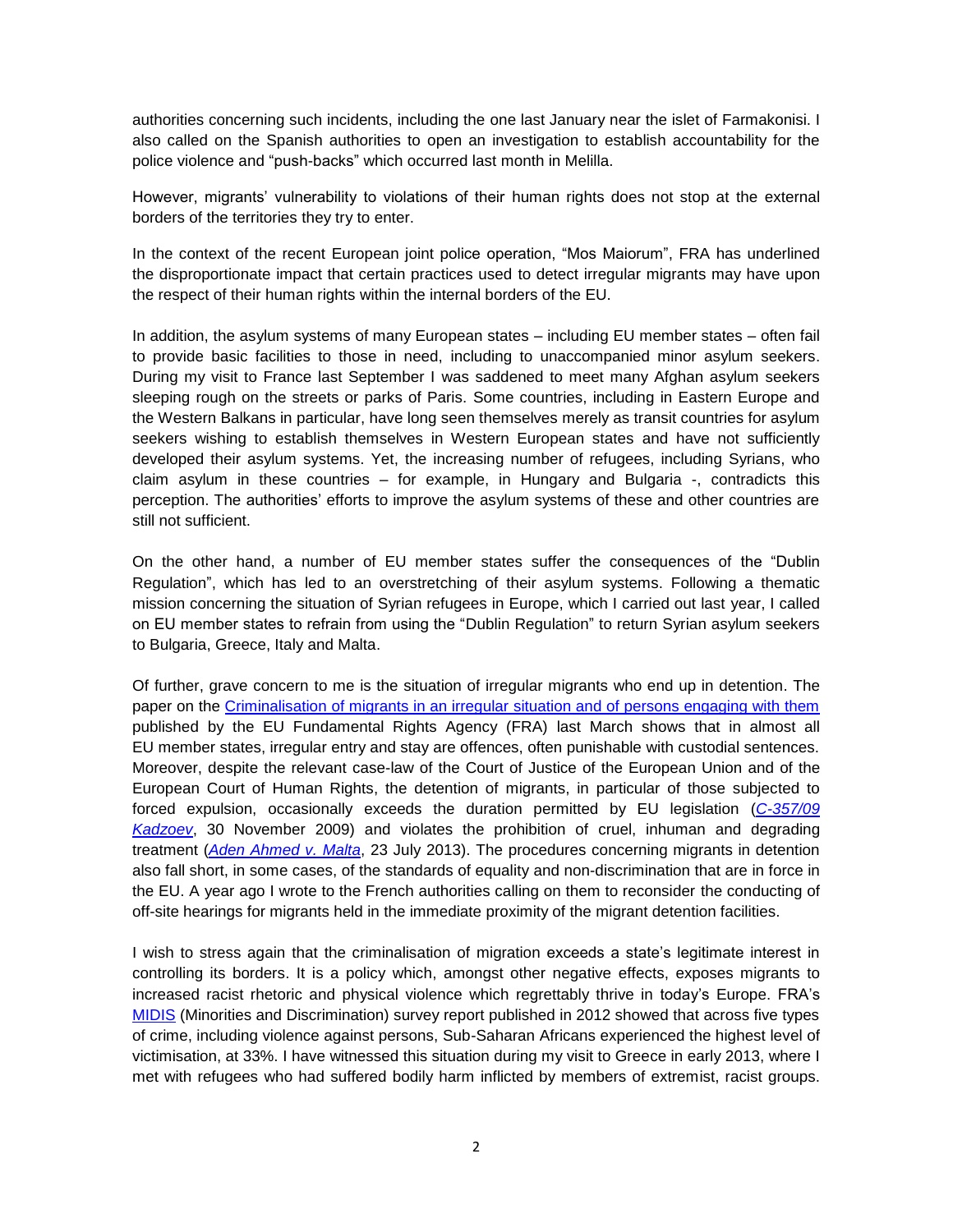Only a couple of months later, in April 2013, 28 Bangladeshi migrant workers at a Greek strawberry farm were shot at in a dispute over outstanding wages.

A more recent, but equally worrying phenomenon is the strong anti-Muslim rhetoric, which is becoming very prominent in some European countries. During my visit to Denmark last year several of my interlocutors indicated that the focus of stigmatising media and political debate has shifted from colour and ethnicity to religion and culture, with Muslims and Islam being at the centre of this shift. Terminology frequently used to refer to Islam includes words such as "barbaric", "tyrannical", "fundamentalist" and Muslims are often portrayed as terrorists. Anti-Muslim debate has soared in particular in the context of anti-terrorism plans being put in place by some EU member states in response to violent conflicts waged by the "Islamic State".

Migrant Roma are also particularly frequent victims of stigmatisation and intolerance in Europe. During my recent visit to France I stressed the need for political leaders, at local and national level, to give an end to the mythological rhetoric of a Roma migrant invasion when referring to a more or less stable number of migrant population that has not exceeded 20 000 for many years now. There are a number of success stories of well-integrated Roma migrants that need to be more widely known and promoted.

This brings me to another point concerning the vulnerability of migrants in Europe. While European countries clearly benefit from the work of irregular and regular migrants, they impose strict limitations on access to their labour markets by non-nationals. Thus, in the absence of adequate integration measures, many migrants lead a life of deprivation. In 2013 the EU indicators of migrant integration showed a worsening situation compared to EU citizens in earlier years: more than 44% of third country nationals were actually at risk of poverty and exclusion. It is widely accepted that ageing Europe is in dire need of migrant labour. For this, states need to provide migrants already on their territory with adequate legal safeguards and social protection particularly during this period marked by serious financial constraints.

However, today I would like to highlight in particular the case of Syrian refugees. Last December I visited Syrian refugee camps and centres in Turkey, Bulgaria and Germany. The situation I witnessed during that mission confirmed that the Syrian crisis was a neglected human rights crisis whose end is not around the corner.

While the EU and its member states have been the largest contributors to the Syria humanitarian crisis, their response to the refugee movement and effective protection needs was much less spectacular. At the end of my mission, as well as in some of my country visits during this year, I asked European states to respond generously to UNHCR's appeals not only for funding but also for the resettlement of refugees from countries neighbouring Syria to their own territory. In the EU, the lead was taken by only a few countries: Germany, which to date has pledged 20 000 humanitarian admissions and 8 500 "individual sponsorships", Sweden, and Austria.

One year down the road, there are some positive developments on this line: European states, including 15 EU member states, have made pledges to take in almost 35 000 Syrian refugees, through humanitarian admissions or resettlement; this doubles the number pledged a year ago. Also, the vast majority of Syrians who applied for asylum in the EU – some 97% - were given some form of protection status in the first half of 2014.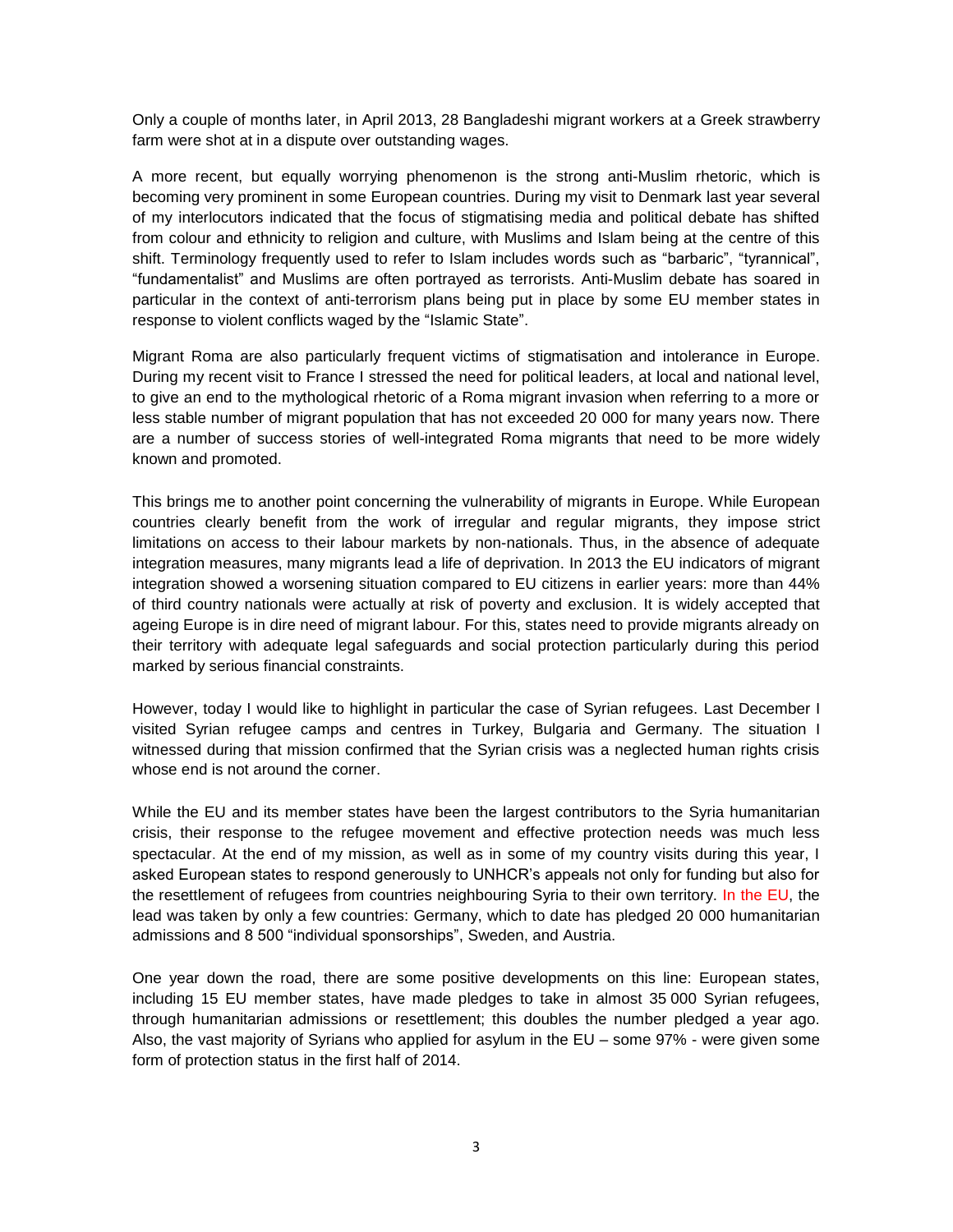However, these statistics should not delude us. The number of Syrian refugees has by now exceeded 3 million. The majority of them continue to be hosted by Syria's neighbouring countries, including Turkey, which received an estimated 1 million, even though it still keeps the geographical limitation of the UN Refugee Convention. These countries have reached a saturation point, as the increasing number of Syrian refugees is taking its toll on the resources of host communities.

By comparison, only 4% of all Syrian refugees – some 120 000 persons – have sought asylum in Europe as a whole, of which some 105 000 in the EU. $<sup>3</sup>$  Resettlements and humanitarian admissions</sup> have also been low to date, despite the increased pledges. While in most European countries Syrians continue to live in a state of uncertainty, the need for integration measures for these refugees is now evident. Measures such as Denmark's recent move to limit the residency of refugees fleeing civil war and to restrict family reunification run contrary to this goal.

I would like to conclude with some observations and recommendations on how Europe can improve the protection of the human rights of migrants and what it can do to ensure their transition from the status of vulnerable outsiders to that of empowered members of the society. I fully trust that European states' commitment to human rights will make an essential contribution to this process.

- 1. Europe is in urgent need of a migration paradigm shift. States should debunk the myth that migrants are not necessary or represent a threat instead of an asset. To this end they need to disentangle migration from security and to abandon the inefficient non-entry policies. More restrictive and money-draining border practices have led to more tragic migrant deaths and to an increase of smuggling. European societies need both low- and highly-skilled migrants who should be given a variety of possibilities to enter Europe lawfully and in dignity, without being forced to risk their lives and integrity.
- 2. The illegal practice of collective expulsions should end. All European states that have not as yet acceded to Protocol No. 4 to the European Convention on Human Rights are urged to do so. States should show absolutely zero tolerance towards the use of violence against migrants at land or sea borders and on the high seas.They should ensure that effective investigations are carried out into all recorded incidents and that all necessary measures are taken to eradicate impunity and to prevent the recurrence of such practices.
- 3. European states and the EU should work towards establishing co-operation agreements for sharing responsibility for rescuing migrants at sea and for facilitating the resolution of disputes concerning responsibility for SAR operations. The EU could take the lead in rapidly finding solutions to increasing the efficiency of SAR operations in the Mediterranean.
- 4. The EU should overhaul the "Dublin" mechanism to ensure a solidarity-based, fair distribution of responsibility between member states for providing international protection to those in need. At the same time, existing solidarity mechanisms should be used to support the asylum systems of countries at the external borders of the EU. In this context, the situation of member states from Eastern Europe and the Western Balkans should be given due consideration.
- 5. Europe should put an end to the criminalisation, including the detention, of irregular migrants. Much more humane, efficient and effective, alternatives to the detention measures should be introduced into law and/or effectively applied on a case-by-case basis, aiming to ensure the

 3 http://www.refworld.org/docid/53b69f574.html.